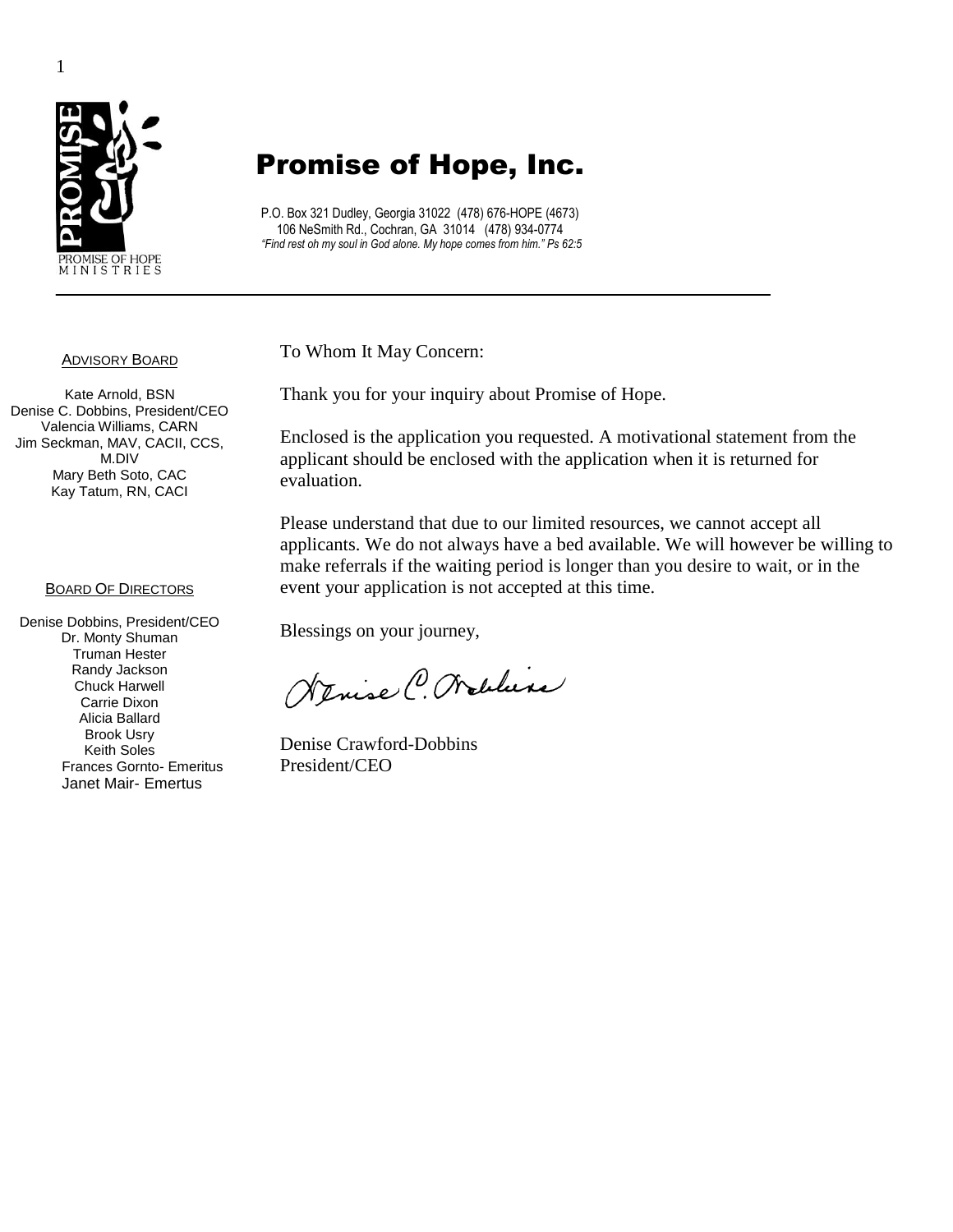

# **Promise of Hope, Inc. Financial Agreement**

#### **Initial Fee: \$1,500.00 for first month Payment of initial fee needs to be made with Cashier's Check, Certified Check, Money Order, Credit Card or Cash.**

The program is established for a (12) month recovery process. The initial fee is \$1,500.00 for the first month. The initial fee will be paid in full no later than the resident's first day in the program. Any resident that is currently on any form of medication when entering our program or that may require medication during the duration of their stay here will be charged a \$25.00 deposit for a key to our med box. This deposit will be refunded to the residents account once the key has been returned.

Second months fee is 1,000.00 until a resident begins work program. This time period will not exceed more than 90 days. If this is not paid each month in full then resident may be dismissed from program.

There is **No Refund.** Promise of Hope will in no way cover a residents cigarette expenses, this includes charging. If a resident comes in on a grace bed or scholarship bed, a family member or friend will need to provide or cover the cost for cigarettes. Let it be noted that the Entry Fee of \$1500.00 if not paid in its entirety prior to admission will be assigned to the resident's balance and will be paid before the resident may begin accruing money for saving.

Spending accounts are established for the resident. With permission family members may contribute to this account. If the fee account is current and not behind, wages earned over the cost of the weekly fee (\$200.00/week) are kept in the spending account. Once resident completes or enters the 9 month phase a credit will be processed and a check will be mailed within (45) business days to the resident. If resident fails to enter 9 month phase or complete program then the refund will be issued to the financial responsible party. Once resident has reached the 9 month phase they will be required to pay a deposit fee equivalent to one week's fee.

When resident reaches 30 day period and is employed, the fee reduces to \$200.00 a week. Resident now assumes financial responsibility from their salary. Any balance that incurs more than \$500.00 while resident is working will need to be paid by the family as soon as possible. If this balance is not paid then this may lead to dismissal of resident. After 6 months an evaluation is made for allowing the resident to have their own transportation on property. If resident is unable to find gainful employment and fulfill the financial responsibilities then Promise of Hope has no choice but to dismiss resident from program.

Our goal is to return to you a healthy productive member of society.

If you would like to receive a quarterly electronic newsletter, please enter all email addresses that you would like it sent to here:

*I hereby agree to the conditions of the financial agreement for Promise of Hope, Inc. By signing this agreement, I authorize Promise of Hope, Inc. to contact the responsible party regarding financial matters.*

| Resident Signature:          | Date: |
|------------------------------|-------|
| Responsible Party Signature: | Date: |
| Witnessed by:                | Date: |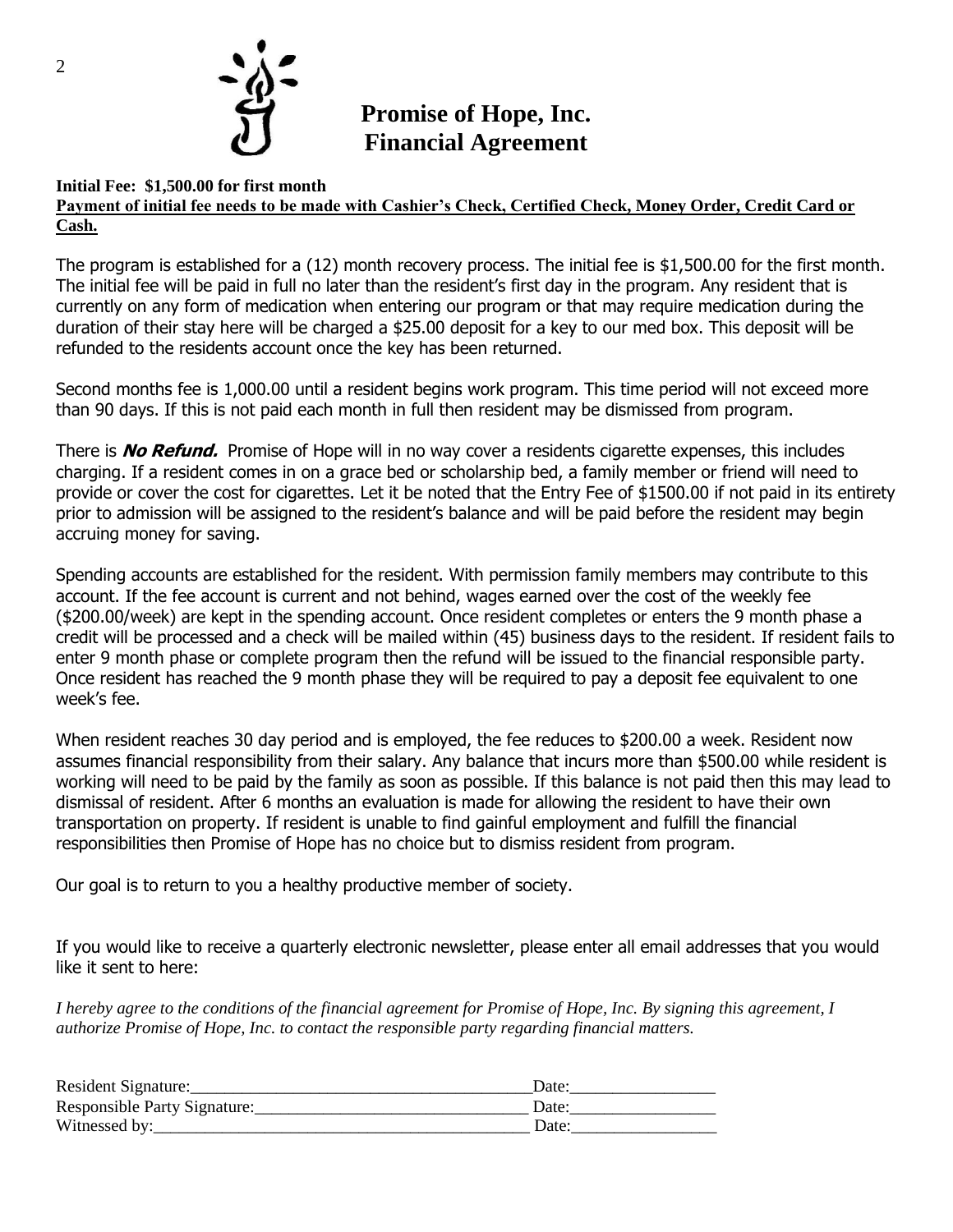## PROMISE OF HOPE P. O. Box 321 Dudley, GA 31022

In filling out an application for entry into Promise of Hope, we ask that you write a letter of motivation, stating why you feel as though you want help at this time. Return this letter along with your application as soon as possible. Without letter of motivation your application will not be reviewed.

Use the space below and the back of this page for your letter.

God Bless you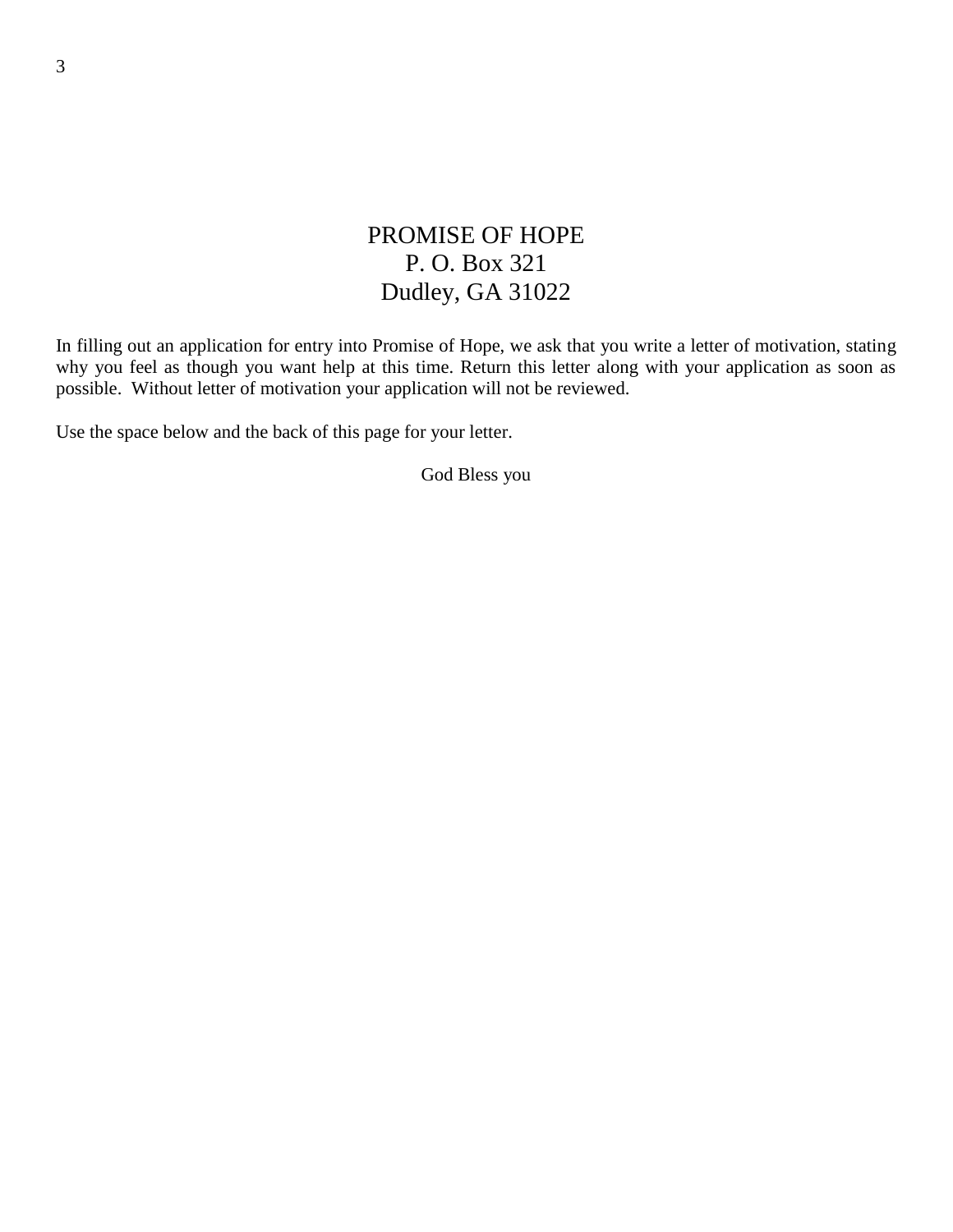# Admission Criteria

The potential client must:

- 1. Have primary Diagnosis of Chemical Dependency
- 2. Not be actively suicidal or homicidal
- 3. Having adequate control over their behavior and assessed not to be imminently dangerous to self or others; no violent tendencies
- 4. Express a desire to recover from addiction to drugs and alcohol
- 5. Be assessed as medically appropriate and free of any illness that requires isolation from others
- 6. Be 18 years of age or older
- 7. Have the capacity for active participation in all phases of the program
- 8. Be responsible for taking own medications as prescribed
- 9. Be able to work
- 10. Be willing to suspend contact with family, friends, and acquaintances while on level one (30-45) days
- 11. Be willing to remain at Promise of Hope for at least (6) months and no longer than (1) year
- 12. Having all legal matters in order
- 13. Be willing to interview with Operational Team if applicant case is questionable-in this event the applicant would be responsible for transportation to the interview
- 14. Have test results from TB, Hepatitis, RPR, and Aids test when you report for admission.

Promise of Hope, Inc.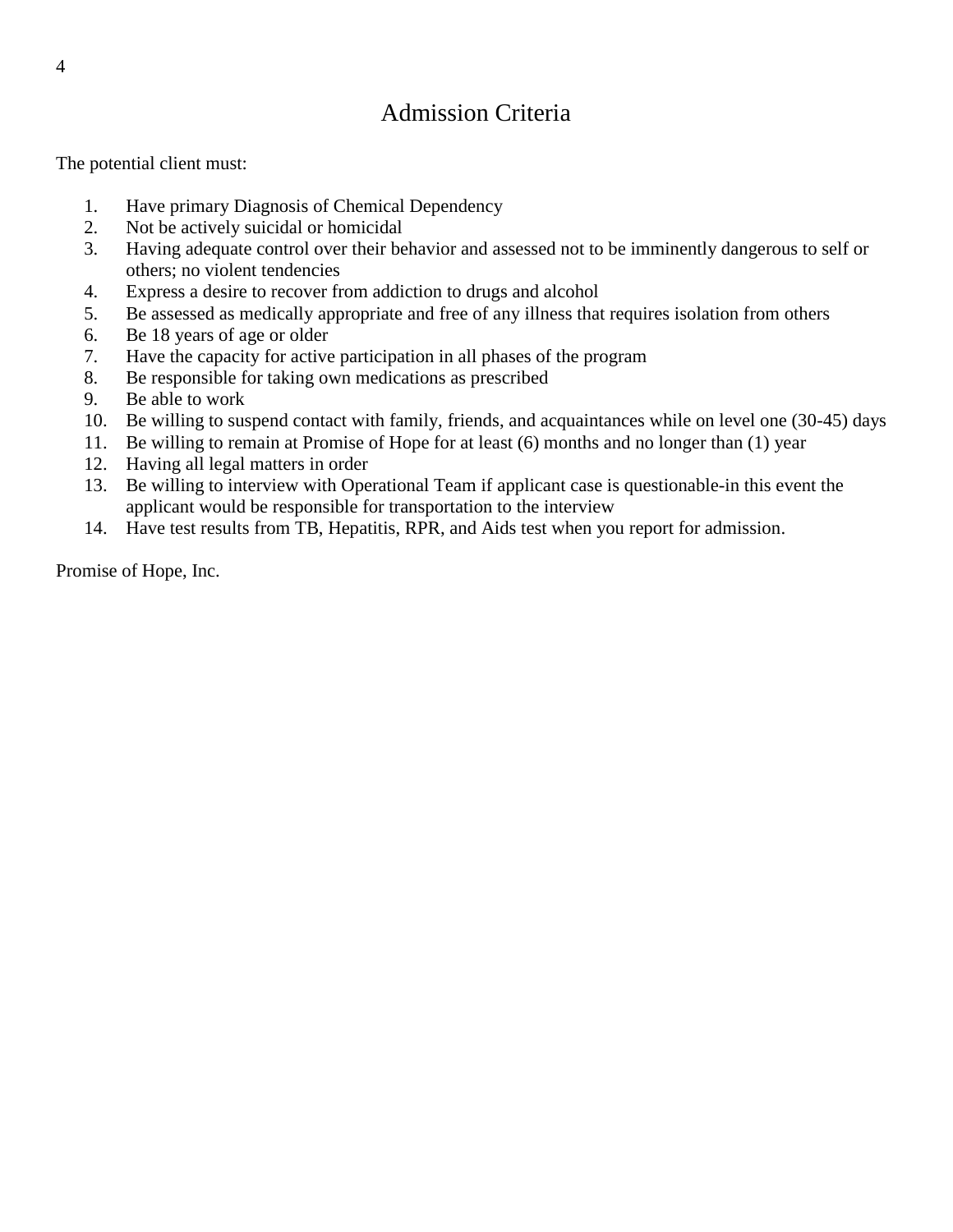# PROMISE OF HOPE, INC.

List of supplies and personal belongings you will need

### *Due to space, personal items are limited to no more than:*

| POH-Female                                       | POH -- Males                                   |
|--------------------------------------------------|------------------------------------------------|
| 5 pairs of fingertip length shorts (summer time) | 5 pairs pants or jeans                         |
| 5 pairs of pants (winter time)                   | 5 pairs of shorts                              |
| 2 pairs slacks or long pants (summer time)       | 7 shirts (dress shirts, t-shirts, or tank top) |
| 2 pairs shorts (winter time for exercise)        | 2 pairs of work or exercise pants              |
| 7 shirts (no tank tops, no low cut tops)         | 2 belts or suspenders                          |
| 2 pairs of pajamas, a house robe and bed shoes   | 2 hats or caps                                 |
| You may bring 2 dresses if you choose to         | 2 pairs of pajamas, a house robe and bed shoes |
| Underwear                                        | 1 Suit if you choose                           |
| No more than 4 pairs of shoes                    | Underwear                                      |
| Personal hygiene products (soap, shampoo,        | No more than 4 pairs of shoes                  |
| deodorant, feminine products, etc.)              | Personal hygiene products (soap, shampoo,      |
| You may also bring your pillow from home.        | deodorant, etc.)                               |
|                                                  | You may also bring your pillow from home.      |

You will be allowed to wash your clothes twice a week. At the end of your first month you may "swap out" some of your belongings on your first visit, if your family is willing to bring you different clothes.

Residents are allowed 5 packs of cigarettes per week and \$10.00 in spending money per month. Promise of Hope will NOT provide money for your personal purchases. Cigarettes are considered a personal purchase and that is the resident's responsibility.

**All of your NEEDS will be provided** thanks to our many faithful supporters.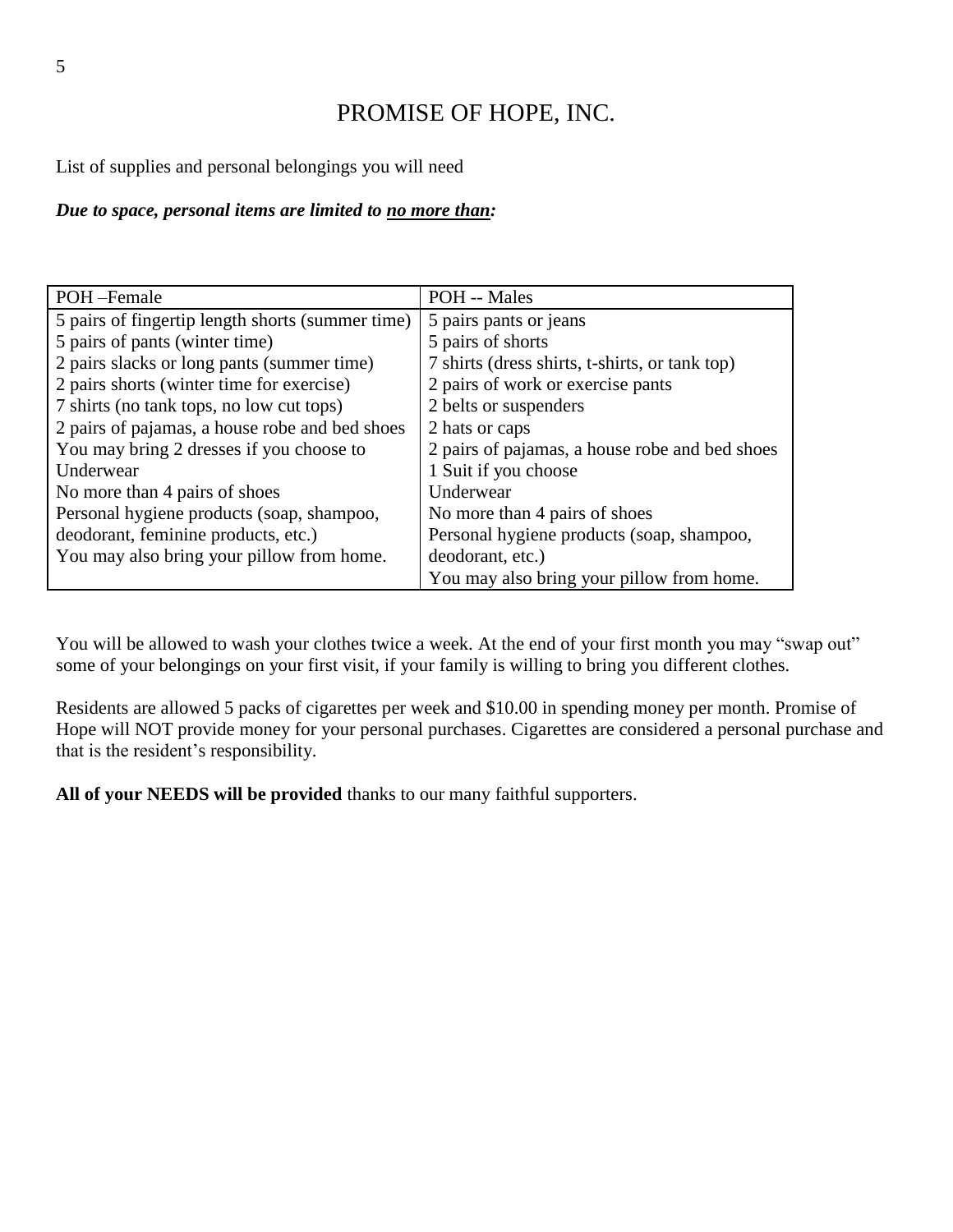| PROMISE OF HOPE, INC.<br><b>P.O. BOX 321</b><br>DUDLEY, GA 31022<br>(478) 676-HOPE (4673) |                                                                                   |  |
|-------------------------------------------------------------------------------------------|-----------------------------------------------------------------------------------|--|
| PRE-ADMISSION INFORMATION                                                                 |                                                                                   |  |
|                                                                                           |                                                                                   |  |
|                                                                                           |                                                                                   |  |
|                                                                                           |                                                                                   |  |
|                                                                                           |                                                                                   |  |
|                                                                                           | Gender Race SSN SSN                                                               |  |
|                                                                                           | <b>NAME AND PHONE NUMBER OF EMERGENCY CONTACT</b>                                 |  |
|                                                                                           |                                                                                   |  |
|                                                                                           | Marital Status $(M)$ (S) $(M)$ (W) (D) (SEP)                                      |  |
|                                                                                           |                                                                                   |  |
|                                                                                           | Spouse's Name                                                                     |  |
|                                                                                           |                                                                                   |  |
|                                                                                           |                                                                                   |  |
|                                                                                           |                                                                                   |  |
|                                                                                           | Education High School _________ College _______________ Other____________________ |  |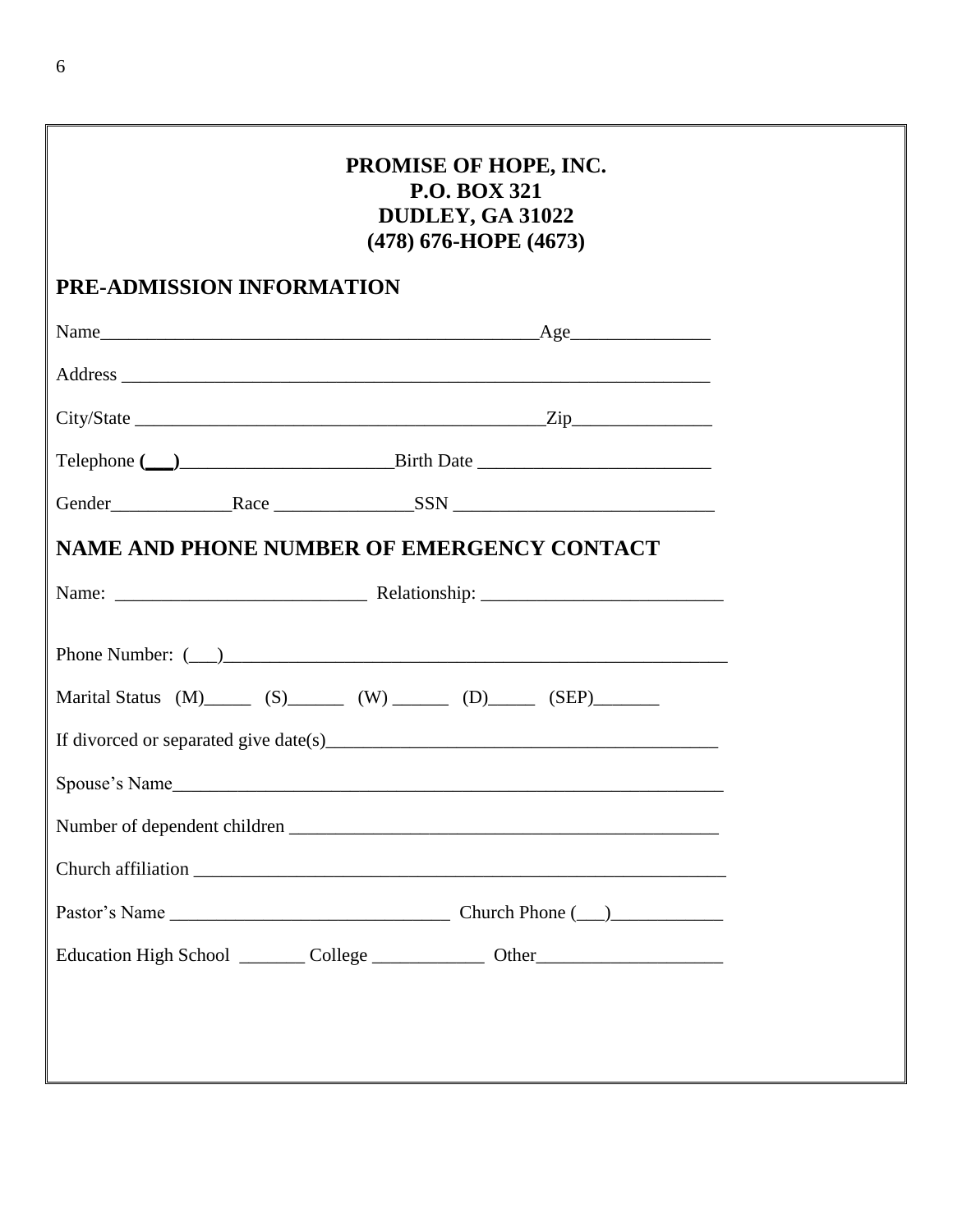|                           |           | <b>CHEMICAL CHART</b>               |           |      |           |             |
|---------------------------|-----------|-------------------------------------|-----------|------|-----------|-------------|
|                           |           | Circle chemicals that you have used |           |      |           |             |
| Chemicals                 | Age began | How much                            | How often | How  | Last used | Drug route: |
|                           | using     | Minimum                             |           | long |           | Oral, IV,   |
|                           |           | Maximum                             |           |      |           | Inhale      |
| ALCOHOL: beer,            |           |                                     |           |      |           |             |
| wine, moon shine,         |           |                                     |           |      |           |             |
| liquor                    |           |                                     |           |      |           |             |
| <b>CANNABLS:</b>          |           |                                     |           |      |           |             |
| Marijuana, pot, hash      |           |                                     |           |      |           |             |
| COCAINE: coke, white      |           |                                     |           |      |           |             |
| snow, crack               |           |                                     |           |      |           |             |
| <b>NARCOTICS:</b>         |           |                                     |           |      |           |             |
| Codeine, Darvocet,        |           |                                     |           |      |           |             |
| Darvon, Demerol,          |           |                                     |           |      |           |             |
| dilaudid, heroin,         |           |                                     |           |      |           |             |
| hydrocodone,              |           |                                     |           |      |           |             |
| methadone, morphine,      |           |                                     |           |      |           |             |
| opium, perdocet,          |           |                                     |           |      |           |             |
| percodan, talwin,         |           |                                     |           |      |           |             |
| ultram                    |           |                                     |           |      |           |             |
| C.N.S. Depressants:       |           |                                     |           |      |           |             |
| amytal, barbiturates,     |           |                                     |           |      |           |             |
| benadryl, dalmane,        |           |                                     |           |      |           |             |
| doriden, elavil,          |           |                                     |           |      |           |             |
| Librium, Nembutal,        |           |                                     |           |      |           |             |
| Phenobarbital,            |           |                                     |           |      |           |             |
| Quaalude, seconal,        |           |                                     |           |      |           |             |
| valium, xanax             |           |                                     |           |      |           |             |
| C.N.S. Stimulants:        |           |                                     |           |      |           |             |
| Amphetamine,              |           |                                     |           |      |           |             |
| caffeine, diet pills,     |           |                                     |           |      |           |             |
| meth., preludin, Ritalin, |           |                                     |           |      |           |             |
| tenuate                   |           |                                     |           |      |           |             |
| HALLUCINOGENS:            |           |                                     |           |      |           |             |
| LSD, MDA, mescaline,      |           |                                     |           |      |           |             |
| mushrooms, PCP,           |           |                                     |           |      |           |             |
| psilocybin                |           |                                     |           |      |           |             |
| OTHER: ecstasy,           |           |                                     |           |      |           |             |
| nitrous oxide, other      |           |                                     |           |      |           |             |
| inhalants                 |           |                                     |           |      |           |             |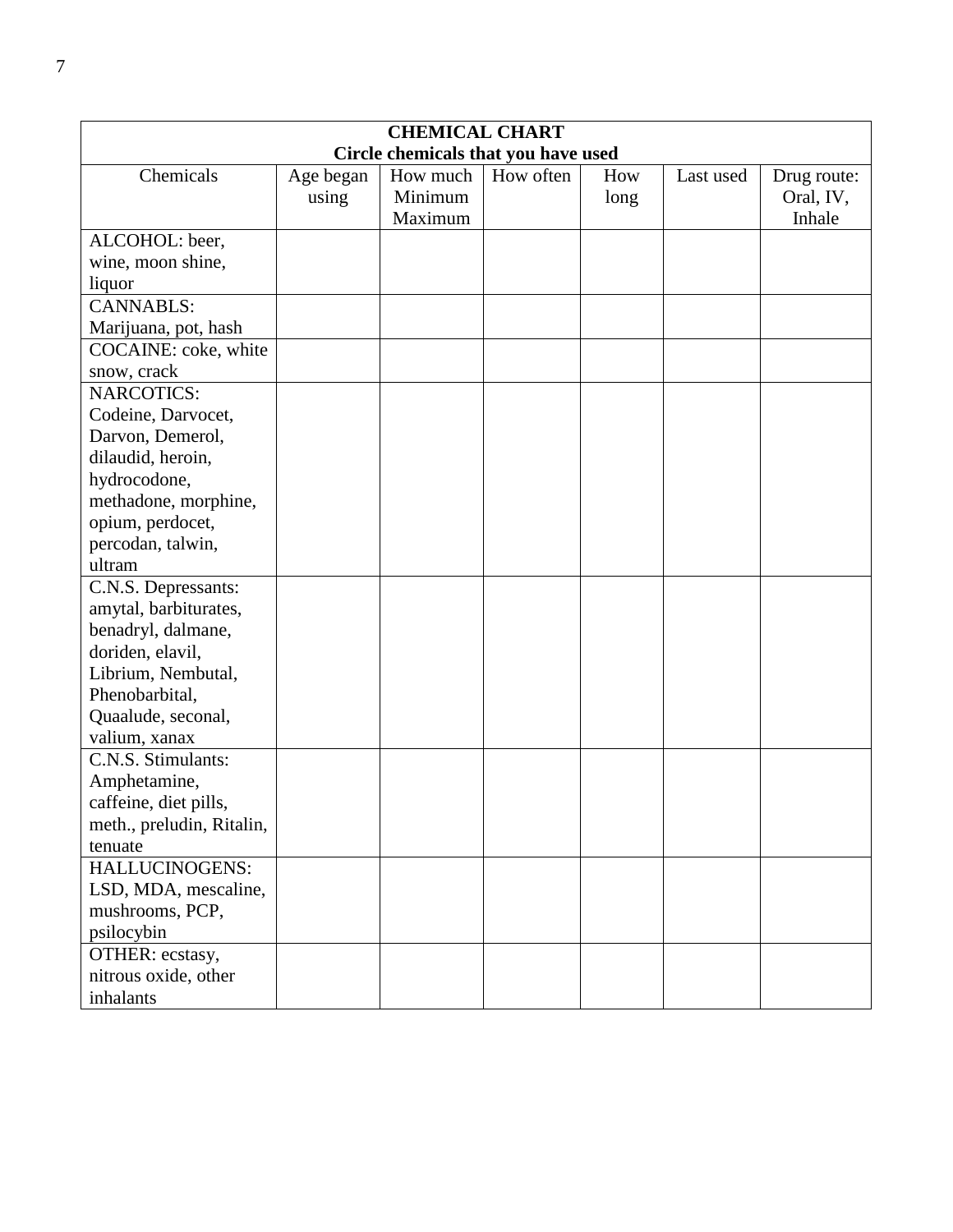PERSONAL MEDICAL STATUS: What type of drugs have you been abusing and how long? Be complete about frequency and rate:

| Is there a history of substance abuse in your family? If so, please describe: |
|-------------------------------------------------------------------------------|
|-------------------------------------------------------------------------------|

|  | Have you ever had convulsions, seizures, or blackouts? |  |  |
|--|--------------------------------------------------------|--|--|
|  |                                                        |  |  |

| Allergies                                                                                  |           |
|--------------------------------------------------------------------------------------------|-----------|
| Rate yourself in the following: (Excellent, Good, Fair, Poor)<br>Physical Mental Emotional | Spiritual |
|                                                                                            |           |

### WE ARE NOT A MEDICAL FACILITY AND CANNOT GIVE MEDICAL CARE. WE NEED TO KNOW WHO WILL BE RESPONSIBLE FOR MEDICAL EXPENSES INCURRED WHILE YOU ARE **HERE:**

IF YOU HAVE NO INSURANCE, GIVE THE NAME OF THE RESPONSIBLE PERSON, Name:

Address: Phone Number: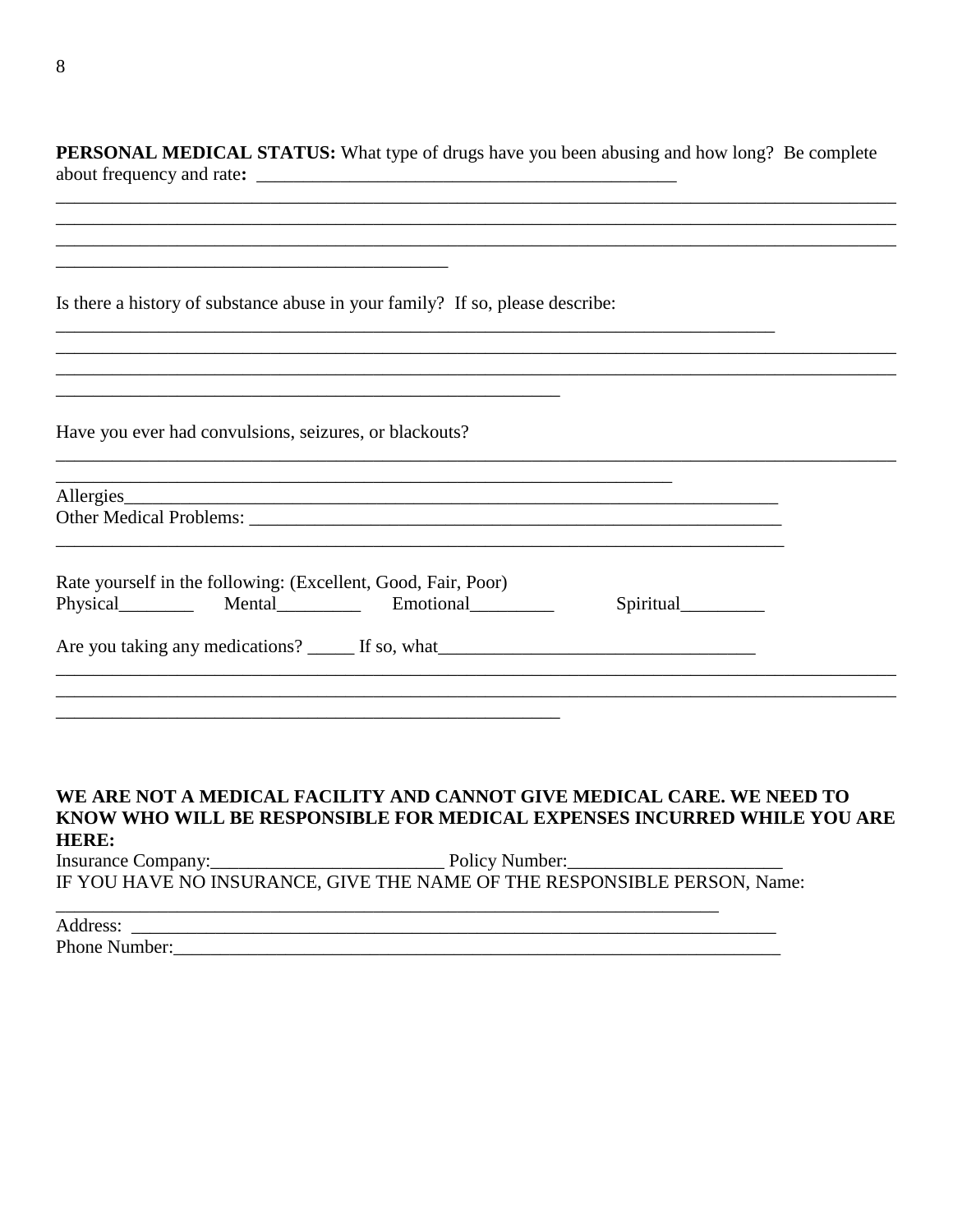**LEGAL STATUS:** Are you currently on parole, probation, under bond, or involved in any legal matters at this time? \_\_\_\_\_\_\_\_\_\_\_\_ If so, for what and for how long?

Parole Officer \_\_\_\_\_\_\_\_\_\_\_\_\_\_\_\_\_\_\_\_\_\_\_\_\_\_\_\_\_\_\_\_\_\_Phone: (\_\_\_\_\_)\_\_\_\_\_\_\_\_\_\_\_\_\_\_\_\_\_\_\_

\_\_\_\_\_\_\_\_\_\_\_\_\_\_\_\_\_\_\_\_\_\_\_\_\_\_\_\_\_\_\_\_\_\_\_\_\_\_\_\_\_\_\_\_\_\_\_\_\_\_\_\_\_\_\_\_\_\_\_\_\_\_\_\_\_\_\_\_\_\_\_\_\_\_\_\_\_\_

Who recommended Promise of Hope to you? \_\_\_\_\_\_\_\_\_\_\_\_\_\_\_\_\_\_\_\_\_\_\_\_\_\_\_\_\_\_\_\_\_\_\_\_\_\_\_\_\_ \_\_\_\_\_\_\_\_\_\_\_\_\_\_\_\_\_\_\_\_\_\_\_\_\_\_\_\_\_\_\_\_\_\_\_\_\_\_\_\_\_\_\_\_\_\_\_\_\_\_\_\_\_\_\_\_\_\_\_\_\_\_\_\_\_\_\_\_\_\_\_\_\_\_\_\_\_

**CHILD SUPPORT:** Do you pay or owe child support or have a pending child support case?

**\_\_\_\_\_\_\_\_\_\_\_\_\_\_\_\_\_\_\_\_\_\_\_\_\_\_\_\_\_\_\_\_\_\_\_\_\_\_\_\_\_\_\_\_\_\_\_\_\_\_\_\_\_\_\_\_\_\_\_\_\_\_\_\_\_\_\_\_\_\_\_**

**\_\_\_\_\_\_\_\_\_\_\_\_\_\_\_\_\_\_\_\_\_\_\_\_\_\_\_\_\_\_\_\_\_\_\_\_\_\_\_\_\_\_\_\_\_\_\_\_\_\_\_\_\_\_\_\_\_\_\_\_\_\_\_\_\_\_\_\_\_\_\_\_ \_\_\_\_\_\_\_\_\_\_\_\_\_\_\_\_\_\_\_\_\_\_\_\_\_\_\_\_\_\_\_\_\_\_\_\_\_\_\_\_\_\_\_\_\_\_\_\_\_\_\_\_\_\_\_\_\_\_\_\_\_\_\_\_\_\_\_\_\_\_\_\_**

**DISABILITY:** Have you applied for disability, have a pending disability case or are you receiving benefits at this current time?

**\_\_\_\_\_\_\_\_\_\_\_\_\_\_\_\_\_\_\_\_\_\_\_\_\_\_\_\_\_\_\_\_\_\_\_\_\_\_\_\_\_\_\_\_\_\_\_\_\_\_\_\_\_\_\_\_\_\_\_\_\_\_\_\_\_\_\_\_\_\_\_**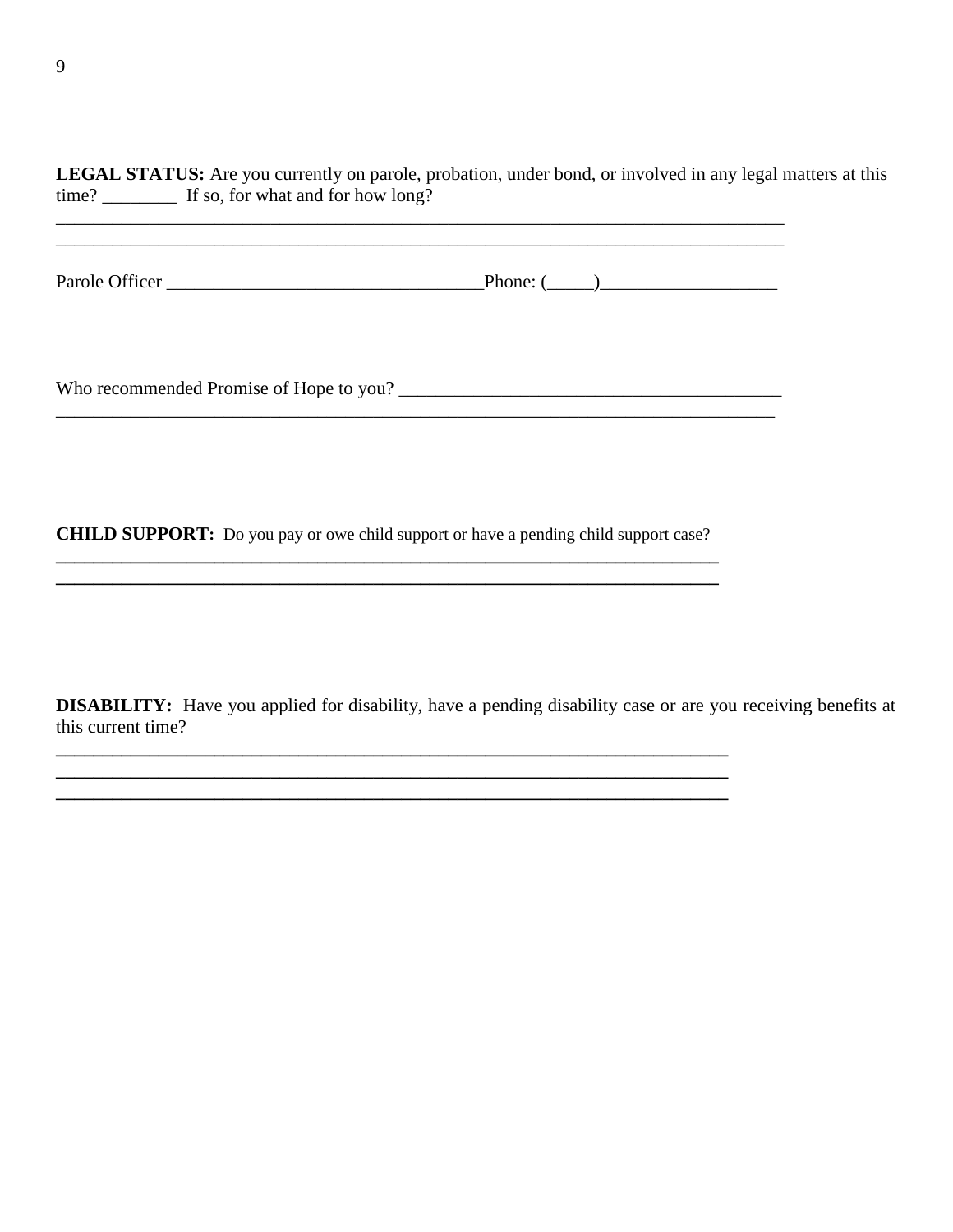- 1. Do you feel guilty about eating?
- 2. Are you prone to consume large quantities of junk food?
- 3. Do you hide food or hide from others while eating?
- 4. Do you eat to the point of nausea and vomiting?
- 5. Are you sometimes repulsed by food?
- 6. Have you ever forced vomiting? If so, how often?
- 7. Do you take laxatives to control weight?
- 8. Do you take diet pills to control appetite?
- 9. Have you found yourself unable to stop eating?
- 10. Do you weight in on a scale more than once a week?
- 11. Do you fast to control weight?
- 12. Do you think your eating pattern is abnormal and embarrassing?
- 13. Do you eat until your stomach hurts?
- 14. Does eating cause you to fall asleep?
- 15. Do certain occasions require certain foods? (i.e. movies & popcorn)
- 16. In your lifetime have you lost more than 50 pounds?
- 17. Does a "good" restaurant serve large portions?
- 18. Do you "inhale" your food?
- 19. Have you heard others call food "too rich" and felt confused?
- 20. Do you awake from sleep to eat?
- 21. Do you eat standing up?
- 22. Do you become irritated at postponed eating?
- 23. Do you eat snacks before going out to eat with others?
- 24. Do you relish preparing food even if you don't eat?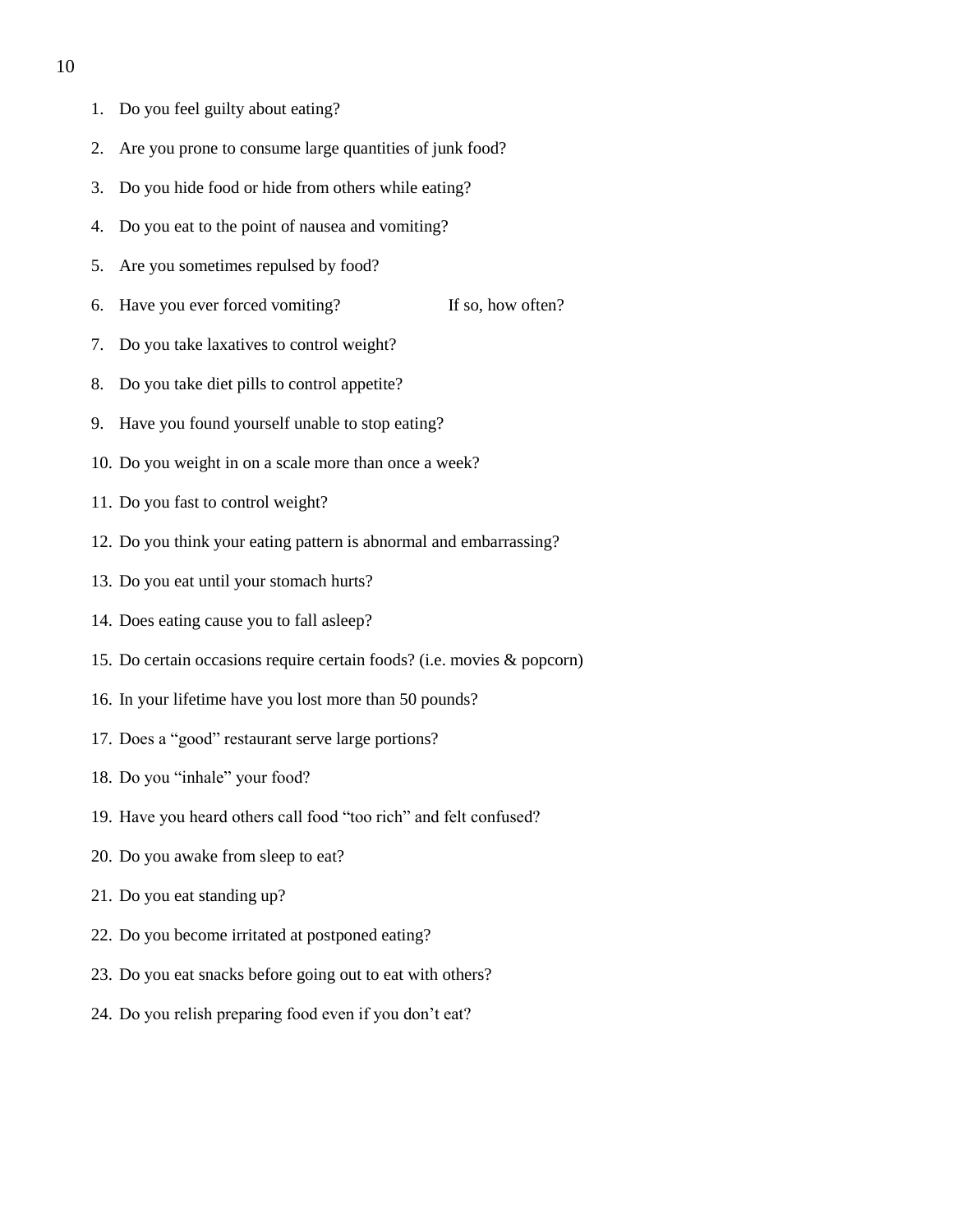### **NEW RESIDENT SCREENING PROCESS**

Please fill out pre-admission form and answer these questions to the best of your ability. Please use reverse side to answer if you need more room.

- 1. How has your life been affected by your chemical abuse? What about your relationship with your family?
- 2. What is your motivation for wanting to come to Promise of Hope?
- 3. What are your goals for treatment? For your life?
- 4. Describe your past religious involvement.
- 5. Have you been in treatment before? When?
- 6. What do you know about AA/NA?
- 7. Have you ever attended a meeting?
- 8. Do you have a skill/career?
- 9. Do you have an income?
- 10. Do you experience difficulty meeting people?
- 11. Do you smoke?
- 12. For the first 4 weeks, you are not allowed visits or phone calls. You may, however, communicate by mail; staff is allowed to check on children, etc. for you during this time.
- 13. You will need to bring written test results from TB, Hepatitis, RPR, and Aids test when you report for admission.
- 14. Due to space we limit your personal items to no more than 4 dresses (for females), 5 pair shorts (summer), or 5 pair pants (winter), 2 pair long pants (summer), or 2 pair shorts (winter, for exercising), 7 shirts, PJs and a robe, 1 pair bed shoes, underwear (females) (bras, socks, panties, pantyhose), no more than 3 pair of shoes, and personal hygiene items. **IF YOU ARE UNABLE TO PROVIDE ANY OF THESE ITEMS WE WILL ASSIST YOU IN GETTING THEM.**
- 15. Are you on any medications? Please list:
- 16. Are you ready to do WHATEVER it takes to stay clean and sober?